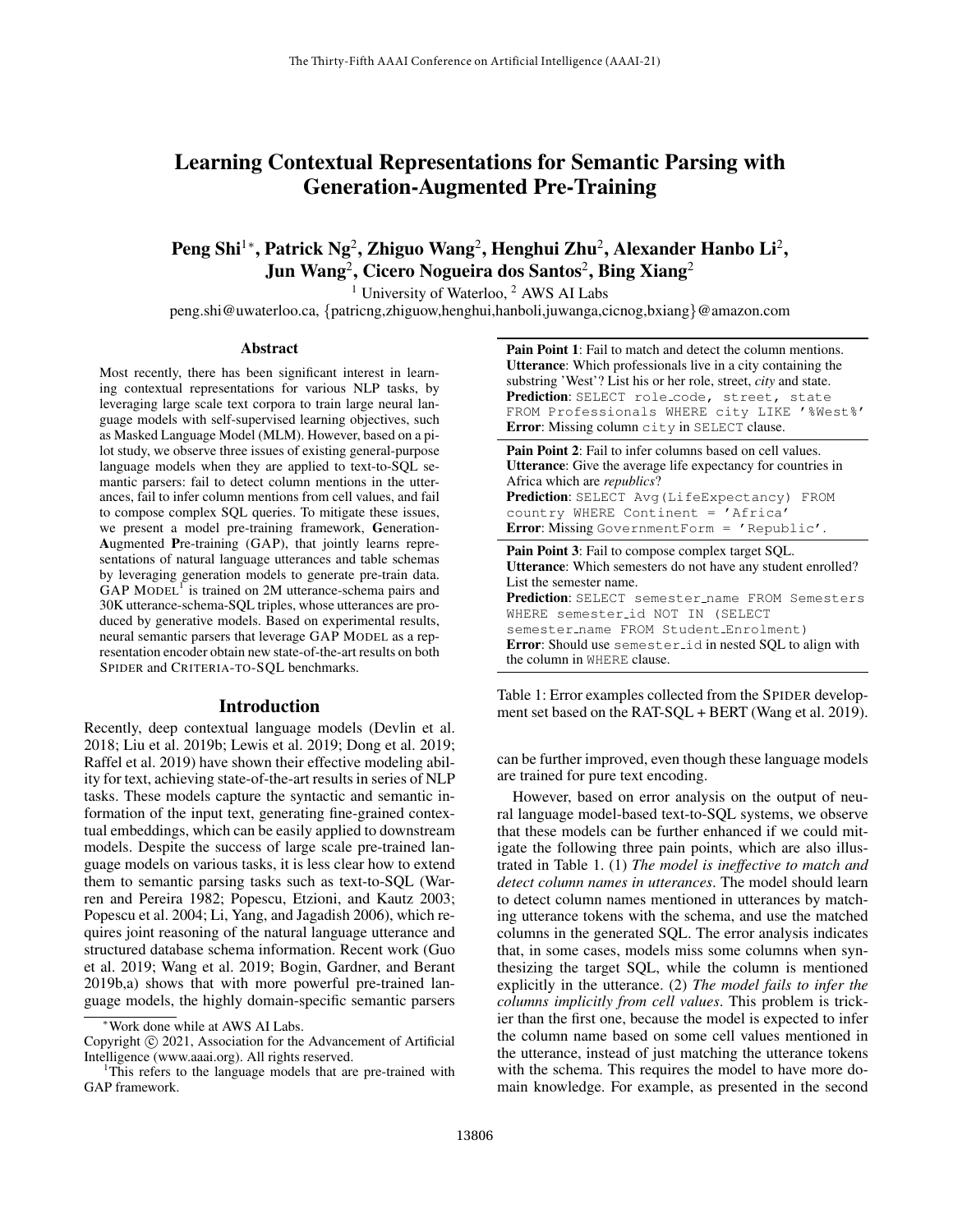section of Table 1, the model should know republics is a GovernmentForm. (3) *The model should learn to compose complex queries*. Besides the column selection, to generate a correct SQL, the model should learn to attach the selected columns to the correct clauses. This is a non-trivial task, especially when the target SQL is complex, e.g., when the query is nested. As shown in the last section of Table 1, the model should learn to use corresponding column semester id in the nested SQL, instead of using column semester\_name.

Recent work has demonstrated that jointly pre-training on utterances and table contents (e.g., column names and cell values) can benefit downstream tasks such as table parsing and semantic parsing (Yin et al. 2020; Herzig et al. 2020). These models are pre-trained using the Masked Language Modeling (MLM) task by either masking tokens from the *utterance* input or tokens from the *schema* input. However, this learning objective can only model the alignment between the utterance and schema implicitly. We hypothesize that, in order to cope with the three pain points previously listed, it is necessary to use pre-training objectives that enforce the learning of contextual representations that better capture the alignment between utterances and schema/table contents.

In this work, we present a language model pre-training framework, Generation-Augmented Pre-training (GAP), that exploits multiple learning objectives (pre-training tasks) and synthetic data generation to jointly learn contextual representations of natural language utterances and table schema. We propose the following three new learning objectives that not only enforce joint learning but also improve the ability of the model to grasp more domain knowledge, which is helpful in cross-domain scenarios: (1) *column prediction task*, which is a pre-training task that consists in giving a label for each column in the input schema to decide whether it is used in the input utterance or not. This task is intent to improve the column detection ability of the model. (2) *column recovery task*, which consists in randomly replacing some of the column names with one of their cell values and asking the model to recover the original column name either based on the cell value itself or based on the contextual information of the utterance when the column is explicitly mentioned in the utterance. This learning objective is meant to enhance the column inferring ability of the model. (3) *SQL generation*, which consists in generating SQL queries given utterances and schema. This task can boost the ability of the model to compose complex queries by leveraging large scale SQL datasets from the Web.

A key challenge to use the proposed pre-training tasks is training data. Although it is easy to obtain large scale datasets of crawled tables and SQL queries, it is difficult to obtain high-quality utterances interrelated with the tables or logically consistent with crawled SQL queries. Recent work used the surrounding text of tables as a proxy of natural language utterances (Yin et al. 2020; Herzig et al. 2020). However, this option is far from optimal because those texts are dissimilar to user utterances in terms of text length, composition and content. The surrounding text of a table is usually a paragraph, while natural language utterances in the downstream task are short sentences. Furthermore, the content of

surrounding text of tables can be quite noisy because the text may be irrelevant to the table. In GAP , we overcome the pre-training data challenge through the use of synthetic data. We propose two sequence-to-sequence (seq2seq) generative models, *SQL-to-text* and *table-to-text*, that can produce large scale datasets with enough quality for pre-training. We train our generative models by finetuning BART (Lewis et al. 2019), a state-of-the-art pre-trained language model. Concurrently, Yu et al. (2020b) and Deng et al. (2020) utilized synthetic data generated from synchronized contextfree grammar and existing data-to-text datasets (Parikh et al. 2020) for pre-training, respectively, which requires extra crowd and expert annotation efforts.

The outcome of GAP is a pre-trained model that can be plugged into neural semantic parsers to compute contextual representations of utterances and schema. We apply GAP to text-to-SQL semantic parsing datasets, and experimental results show that systems augmented with GAP outperform state-of-the-art semantic parsers on SPIDER and CRITERIA-TO-SQL datasets. In summary, our work presents the following main contributions:

- Based on an error analysis, we spot three main issues in pre-trained LM-based text-to-SQL semantic parsers.
- We propose a new framework for pre-training semantic parsers that exploits multiple pre-training tasks and synthetic data.
- We present three novel learning objectives that alleviate the three main issues spotted with pre-trained LMs for semantic parsing.
- We propose a novel strategy to overcome pre-training data challenges by leveraging SQL-to-Text and Table-to-Text generative models to generate synthetic data for learning joint representations of textual data and table schema.
- To the best of our knowledge, this is the first work to effectively use both crawled SQL and crawled tables to enhance the text-to-SQL semantic parsing task. Our code is public for future work. <sup>2</sup>

## Models

We first present the architecture of the semantic parsers, and then introduce the pre-training model in the GAP framework. Lastly, we describe how to obtain the synthetic pretraining data with generative models.

# Text-to-SQL Semantic Parser

The Text-to-SQL semantic parser translates natural language utterances to SQL queries. The semantic parsers in our experiments are based on the encoder-decoder architecture. Given an utterance  $U = \{x_1, x_2, ..., x_n\}$  and an schema S consisting of tables  $T = \{t_1, t_2, ..., t_{|T|}\}\$  and columns  $C =$  $\{c_1, c_2, ..., c_{|C|}\}\text{, we leverage the contextual encoder to ob-}$ tain the representations of utterance tokens and schema. The decoder is required to compute a distribution  $P(Y|X, S)$ over SQL programs. Based on different model designs, the decoder learning target Y can be raw SQL tokens (Zhang

<sup>2</sup> https://github.com/awslabs/gap-text2sql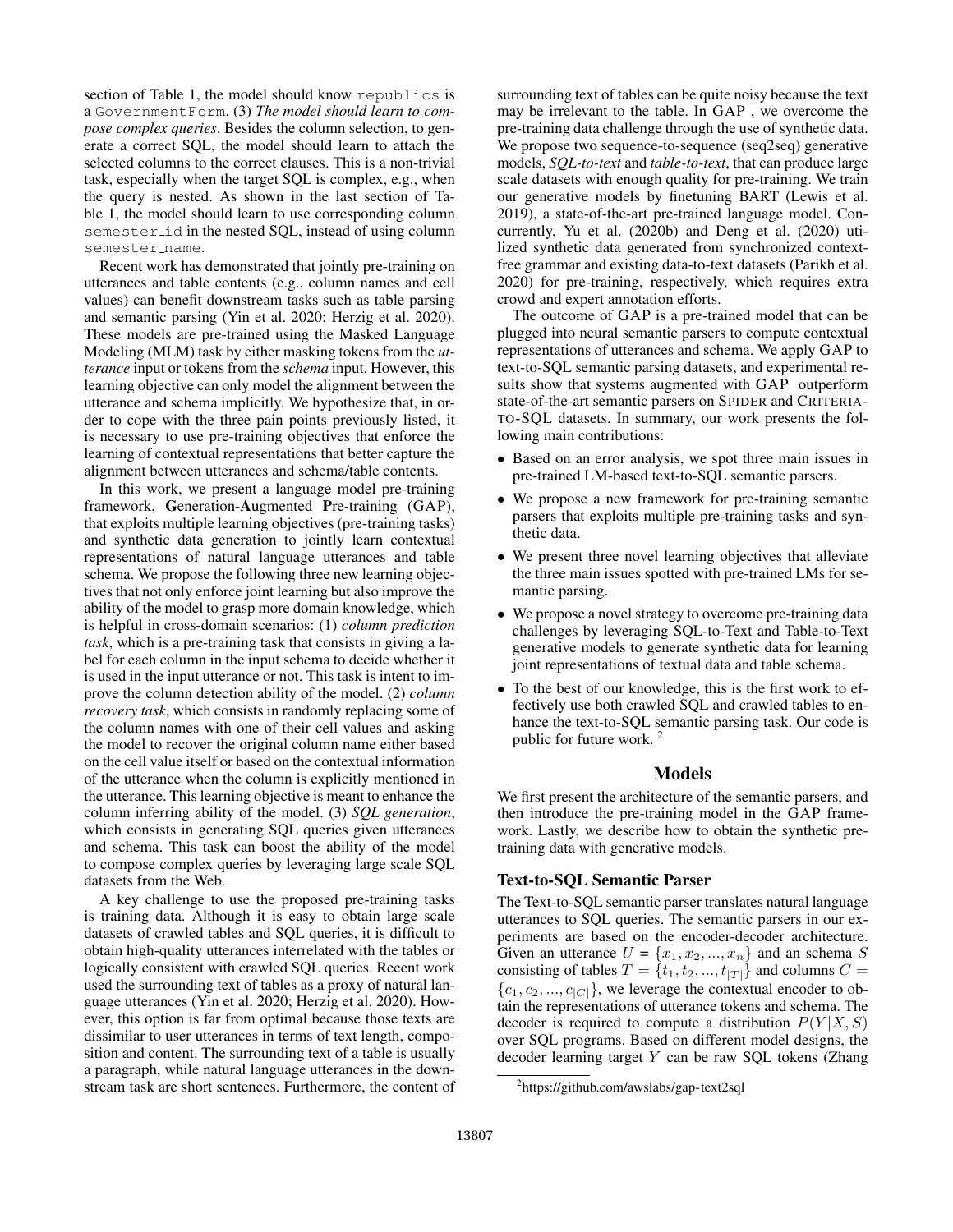

Figure 1: Building blocks of GAP framework. On the left side we illustrate our proposed pre-training tasks. On the right side we depict our proposed data generation strategies.

et al. 2019) or other intermediate representations such as SemQL (Guo et al. 2019) or AST tree (Bogin, Gardner, and Berant 2019b; Yin et al. 2020).

## Pre-training Model

The left part of Figure 1 presents an overview of GAP in the pre-training stage. Given an utterance  $U$  and schema S, GAP MODEL takes as input the concatenation of U and the column names  $c$  in  $S$  in the following format  $X = \{ \text{ss} \mid U \text{ } \text{ } < \text{col} \}$   $c_1$   $\text{ } < \text{col} \text{ } < c_2$  ...  $\text{ } < \text{col} \text{ } >$  $c_{|C|} \le |s>$ , where  $c_i$  denotes the *i*-th column in schema *S*. With the 12-layer transformers, each token in the input can be encoded as contextual representations, denoted as h. For different learning objectives, the representations are utilized by different decoders. To jointly learn contextual representations for utterances and schemas and mitigate the three pain points discussed in the intro, we leverage four learning objectives in the pre-training: Besides the Masked Language Model (MLM), we propose learning objectives including Column Prediction (CPred), Column Recovery (CRec), and SQL Generation (GenSQL). Multi-task learning is leveraged for these learning objectives, which helps the model learn to align utterances with schemas and generate correct SQLs.

Column Prediction (CPred): The Column Prediction learning objective encourages the model to capture the alignment signals between the utterance and schema, by predicting whether a column is used in the utterance or not. An illustration is shown in the pink component of Figure 1. Specifically, based on the representations obtained from the transformer encoder, a two-layer MLP is applied on each column representation  $\mathbf{g}_{col}$ , which is obtained from the output of an average pooling layer that aggregates all sub-tokens of the corresponding column. Afterward, a sigmoid activation function is applied to obtain the probability that the corresponding column is mentioned in the utterance. The GAP MODEL maximizes  $P_{\theta_{enc}}(Y_c|X)$  where  $Y_c$  is a 0/1 label for a column and  $X$  is in its unmasked version.

Column Recovery (CRec): The Column Recovery learn-

ing objective strengthens the model's ability to discover the connections between the cell values and the column names, by recovering the column name based on a sampled cell value. For example, as shown in left yellow part of Figure 1, the model recovers the column name job from cell value manager. Generally, the transformer decoder recovers column names based on two information sources: one is the actual cell value, and the other one is the column name mentions in the utterance. We design the following rules for the value replacement:

- If a column is not mentioned in the utterance, we will replace the column name with its cell value with probability of 0.5. In this case, the column name will be recovered from cell value without other contextual information.
- If a column is mentioned, we will directly replace the column name with its cell value. In this case, the model can leverage the contextual information from the utterance and the cell value to recover the column name.

SQL Generation (GenSQL): This learning objective is directly related to the downstream task. Based on the representation from the transformer encoder, the GAP MODEL decoder maximizes  $p_{dec}(y_{sql}|\mathbf{h})$ . This learning target encourages the model to learn to compose complex SQL that requires logical reasoning, considering that there are a large number of sophisticated SQLs in crawled data. For example, the GAP MODEL decoder needs to generate the column in appropriate position such as in the ORDER BY clause or WHERE clause, instead of just predicting the column is used or not. Specifically, the GAP MODEL decoder emits the target SQL token by token with a close vocabulary set, which is composed of the SQL keywords vocabulary and column names. The embeddings of the SQL keywords are randomly initialized and trained during the pre-training phase. The column representations are obtained in the same way as the one used in Column Prediction learning objective, by averaging the column's sub-tokens representations. At each decoding step, the decoder generates a hidden vector and then a dot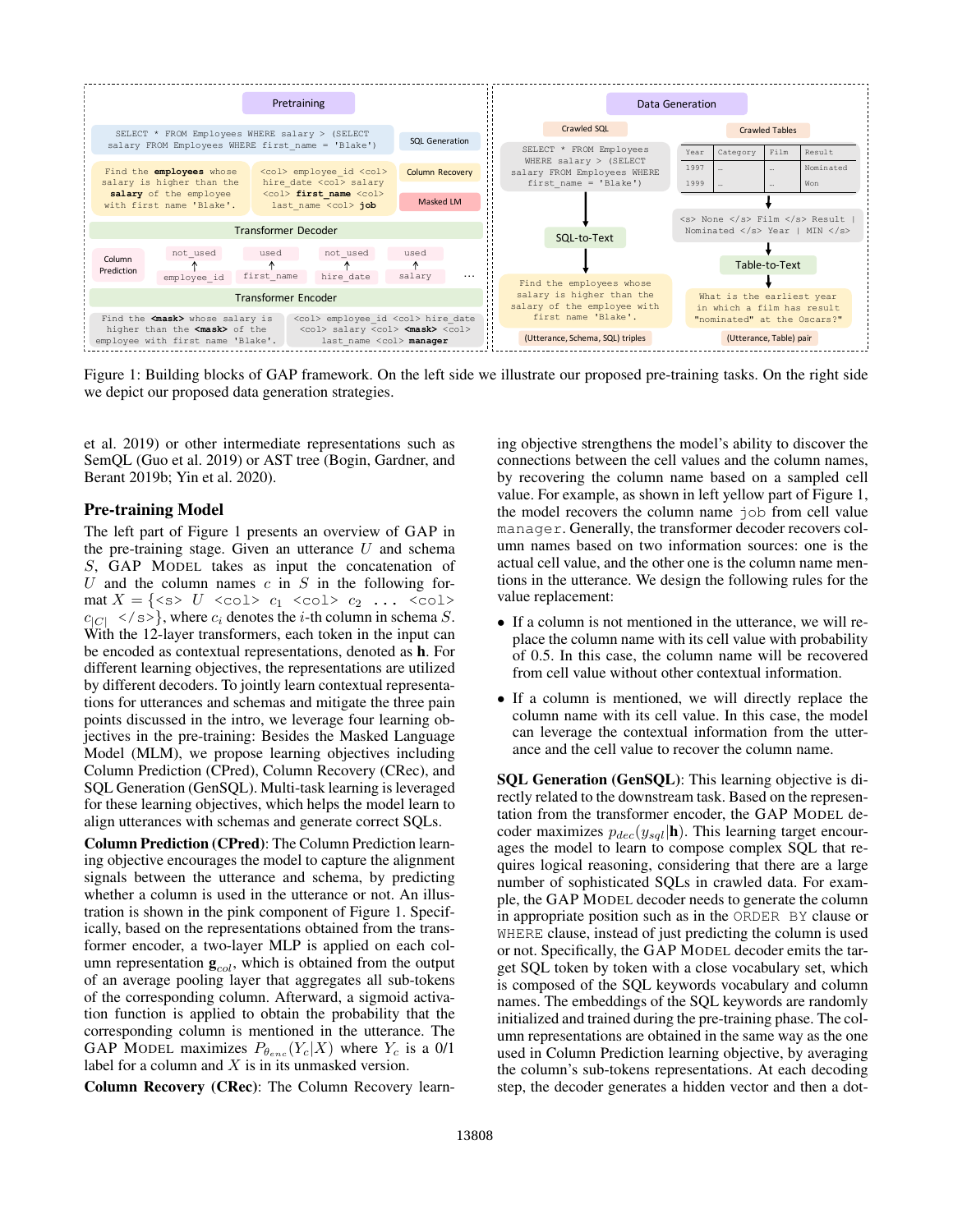product operation is applied on it and the target vocabulary representations, yielding a probability distribution over the vocabulary set.

Masked Language Model(MLM): We use the standard MLM objective, with a masking rate of 35% sub-tokens in the whole input sequence, including the utterance and schema. Based on the representation from transformer encoder, GAP MODEL employs a transformer decoder to maximize  $p_{\theta}(x|x_m)$  on large scale utterance-schema pairs, where  $x_m$  is the masked version of x.

#### Pre-training Data Generation

As discussed, previous pre-training approaches such as TaBERT (Yin et al. 2020) and TAPAS (Herzig et al. 2020) use the surrounding texts of the tables as a proxy of natural language utterance. However, those texts are noisy and sometimes are not directly related to the table contents. In the downstream task, the input texts are usually utterances/user queries, which are short and highly dependent on the schema and contents of the structured data. In order to minimize the gap between pre-training and downstream tasks, we adopt a state-of-the-art pre-trained sequence-tosequence model, such as BART, to generate high-quality utterances based on crawled SQLs or structured tables.

As shown in the right part of Figure 1, we design two different models, namely SQL-to-Text generation model and Table-to-Text generation model, for handling the two different inputs. Specifically, the SQL-to-text generation model takes the SQL as input and generates the utterance that explains the query intent. The other model, the Table-to-Text generation model, generates utterances based on a set of sampled column names and cell values from tables. In this way, we can generate utterances interrelated with tables without composing queries that might be suspicious.

SQL-to-Text Generation: We crawl 30K SQLs from GitHub. To generate utterances for these SQL queries, we train a SQL-to-Text model on the SPIDER dataset. The input is the original SQL and it is directly tokenized by the BART tokenizer without additional pre-processing. After finetuning BART, the model can generate high-quality utterances logically consistent with the input SQL, achieving a 0.1934 BLEU score on the development set. Then we use the model to generate utterances for crawled SQLs. We further extract columns and tables in each SQL as positive schema candidates, denoted as  $schema<sub>pos</sub>$ . We also sample columns and tables from the pool which are extracted from other SQLs as negative candidates, denoted as schema<sub>neg</sub>. The final schema is composed of these two parts. The utterance-schema-SQL triples are then collected for the GenSQL learning objective in the pre-training phase.

Table-to-Text Generation: Generating utterances from tables is different because query intents are not given. Instead of synthesizing noisy SQLs and then translating into natural language utterances, we propose a Table-to-Text generation model that can directly transform a set of column names and cell values into user queries without query intent constrains. Specifically, we sample column names and cell values (both are referred as candidates) from tables.

For example, based on the table in the right part of Figure 1, we can sample columns Year, Film and Result, and a cell value Nominated. We then linearize the sampled candidates into {column name | associated cell value list} and concatenate them into a sequence, separated by <sep> token. Furthermore, to control the complexity and diversity of the generated text, we integrate three types of control codes into the model input:

- Aggregator-based control code: Including COUNT, MAX, MIN, AVG, and SUM. For the first two sampled columns, we randomly sample an aggregator for each with the probability  $\gamma_1$  (we use  $\gamma_1$  as 0.5) if the column type matches with the selected aggregator, e.g., aggregator SUM should be applied on numerical type column. If the control codes are sampled, they will be appended to the associated cell value list of the corresponding column.
- Structure control code: Including IN, NOT IN, INTERSECT, UNION, and EXCEPT. For each example, with probability of  $\gamma_2$  (we use  $\gamma_2$  as 0.35), we randomly sample one of them with uniform distribution. Otherwise, NONE is used. This control code is used as the first item of the input sequence.
- Order-based control code: We add {LIMIT : number} as a part of the control code, which is usually used in an ORDER BY based query. With this control code, the generated utterances usually contain phrases that constrain the number of query results should be returned, e.g., *Show the name of aircrafts with top three lowest speed.*.

We fine-tune a BART model on SPIDER dataset to create the generator. To align with our designed input, we convert the SQL into the format we expected. We extract all the columns and their associated aggregators and values from the SQL. We also obtain any special control codes that appears in the SQL. After fine-tuning, the model achieves 0.1821 BLEU score on the development set. Afterwards, we apply the finetuned model to the crawled tables and generate high-quality utterances. The utterance-schema pairs are collected for the learning objectives including MLM, CPred, and CRec in pre-training phase.

For the pre-training step, we need to decide whether a column is mentioned in the utterance or not. To create the label for this, we directly regard all the sampled columns to have positive label. This is based on the assumption that the generation model uses all the columns to synthesize the utterance, and does not have the hallucination issue that models generate some columns names or cell values that are not presented in the input.

## Experiments

In the pre-training, we train our GAP MODEL with the underlying transformers initialized with BART (Lewis et al. 2019) model. During the fine-tuning phase, we only leverage the encoder component of the GAP MODEL with 12-layer transformers as the encoder for the semantic parsers.

#### Tasks, Datasets and Baseline Systems

For the downstream tasks, we conduct experiments on two datasets to show the effectiveness of our framework.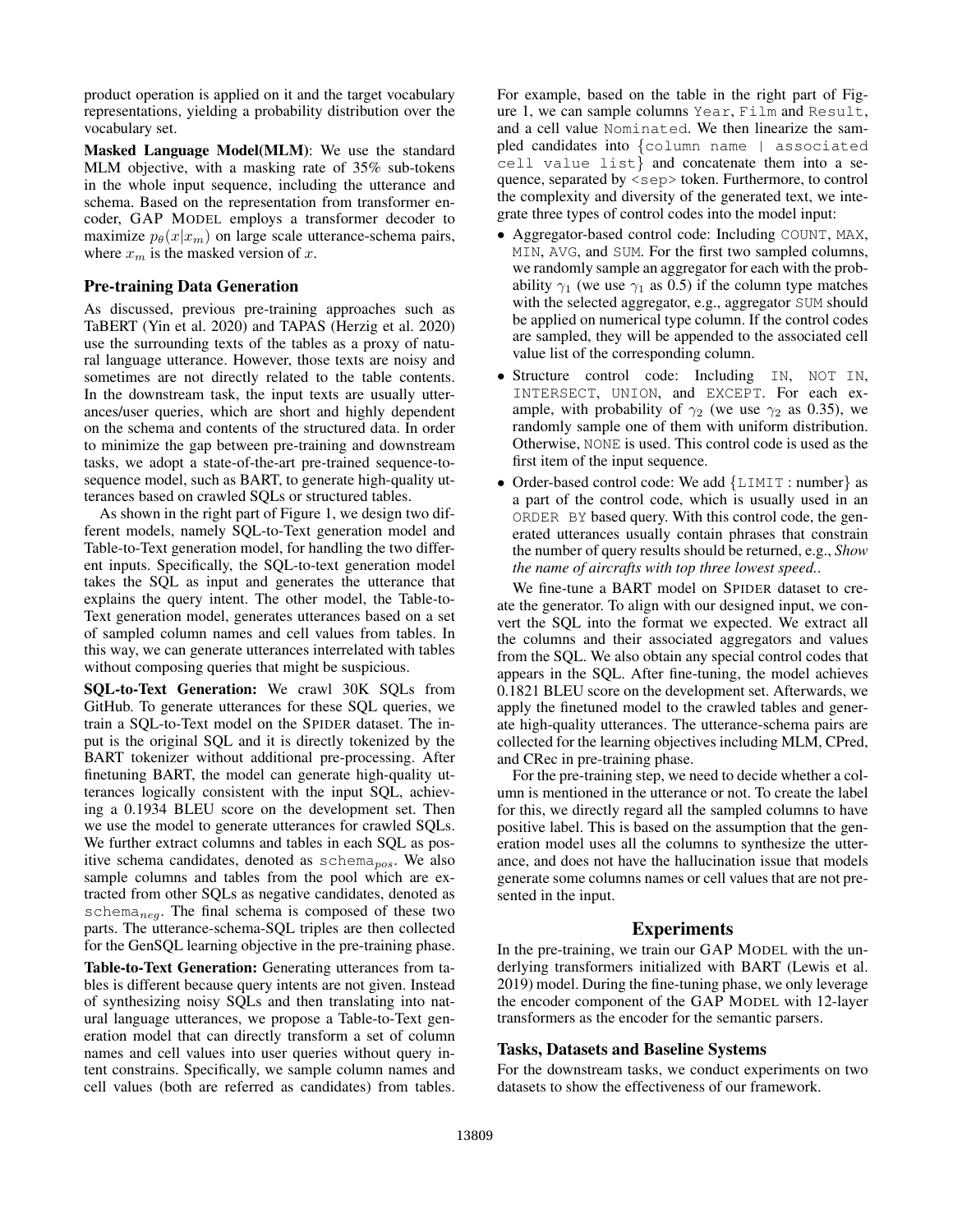| Model                                                                                                                                      | Dev                              | Test                             |
|--------------------------------------------------------------------------------------------------------------------------------------------|----------------------------------|----------------------------------|
| RyanSOL V2 + BERT (Choi et al., 2020)<br>RAT-SOL v2 + BERT (Wang et al. 2019)<br>$AuxNet + BART$<br>RAT-SOL $v3$ + BERT (Wang et al. 2019) | 0.706<br>0.658<br>0.700<br>0.697 | 0.606<br>0.619<br>0.619<br>0.656 |
| RAT-SQL + BERT (our replicate)<br>RAT-SOL + BART Encoder (ours)<br>RAT-SOL + GAP MODEL (ours)                                              | 0.665<br>0.676<br>0.718          | 0.651<br>0.697                   |

Table 2: Exact set match accuracy on the public development set and hidden test set of SPIDER.

SPIDER: SPIDER dataset (Yu et al. 2018) is a text-to-SQL dataset with 10,181 annotated parallel utterance-database-SQL triples. The exact set match accuracy is the evaluation metrics. The test set is not publicly available. For baseline parser, we use RAT-SQL (Wang et al. 2019) model as our baseline system to report the end-to-end performance. RAT-SQL model is the state-of-the-art parser in the SPIDER dataset, which leverages the 8-layer relation-aware transformer to model the connections among tables and utterance. To show that the GAP MODEL can be plugged into different neural semantic parsers, we further use IRNet (Guo et al. 2019) model for ablation study. IRNet semantic parser is based on SemQL grammar, which is an effective intermediate representation for SQL. IRNet is efficient in terms of training time, which requires 1 day for training, while RAT-SQL model requires approximately 5 days for training. We augment the encoder part of our GAP MODEL to these base parsers, by replacing their original contextual encoders.

CRITERIA-TO-SQL: CRITERIA-TO-SQL is a dataset to facilitate retrieving eligible patients for a trial from the electronic health record database. The task is to translate the eligibility criteria to executable SQL queries. For example, a criteria statement *any infection requiring parenteral antibiotic therapy or causing fever (i.e., temperature* >  $100.5f$   $\geq$  7 days prior to registration is required to be interpreted into SQL SELECT id FROM records WHERE active infection = 1 AND (parenteral antibiotic therapy = 1 OR causing fever = 1 OR temperature  $>$ 100.5). The dataset contains 2003 annotated examples, and the evaluation metrics are the SQL accuracy and execution accuracy. Our baseline system for CRITERIA-TO-SQL dataset is adopted from (Yu et al. 2020c), a slot-filling based model that takes advantages of the prior grammar knowledge to design the sketch. We denote this system as YXJ model. The system uses the BERT-base as the contextual encoder.

## Spider Results

Table 2 shows the end-to-end results on SPIDER dataset. Based on the codebase<sup>3</sup> provided by Wang et al.  $(2019)$ , we replicate the RAT-SQL + BERT large model, achieving 0.665 exact set match accuracy on the development set. This

| Model                     | SOL Acc. | Exec. Acc. |
|---------------------------|----------|------------|
| SQLNet (Xu et al. 2017)   | 0.132    | 0.139      |
| YXJ (Yu et al. 2020c)     | 0.142    | 0.158      |
| YXJ + Roberta (ours)      | 0.294    | 0.538      |
| YXJ + BART Encoder (ours) | 0.307    | 0.558      |
| YXJ + GAP MODEL (ours)    | 0.327    | 0.594      |

Table 3: Test results of Criteria-to-SQL. The SQL accuracy and the execution accuracy are reported.

matches the RAT-SOL  $v2 + BERT$  but still worse than its  $v3$ . By replacing the BERT-large with the encoder of  $BART<sup>4</sup>$ , we obtain accuracy of 0.676 on the development set and 0.651 on test set. The BART Encoder based model achieves comparable results with RAT-SQL  $v3$  + BERT large model on the hidden test set with less encoder layer (BART encoder has 12-layer transformers while BERT large model has 24 layer transformers). With our GAP MODEL, the RAT-SQL can be further augmented, benefiting from enhanced contextual encoding ability. The model achieves accuracy of 0.718 on the development set and 0.697 on the hidden test set. This confirms the effectiveness of the Generation-augmented pretraining. This performance achieves the state-of-the-art performance with less model parameters on SPIDER dataset at the time of writing. Comparing scores of the development set and the test set, we observe BART based models (+BARR Encoder or GAP MODEL) have better generalization ability on the hidden test, considering that the gap between the development set and test set is smaller than the model such as RAT-SQL v3 + BERT.

#### Criteria-to-SQL Results

Table 3 shows the test results of the CRITERIA-TO-SQL dataset. The YXJ model (Yu et al. 2020c) is built upon BERT-base encoder and sketch-based decoder, achieving the state-of-the-art performance of 0.142 SQL accuracy and 0.158 execution accuracy. We use this system as our baseline. Instead of using the BERT encoder, we augment the model with more powerful pre-trained language models such as RoBERTa and BART. These two pre-trained language models yield significant improvement over the BERT baseline, achieving 0.294 and 0.307 on the SQL accuracy, respectively. After executing the generated SQL queries against the database, these two models obtain 0.538 and 0.558 execution accuracy, respectively. By replacing the BART encoder with GAP MODEL, the parser obtains 2.0% improvement on the SQL accuracy and 3.6% improvement on the execution accuracy, which registers new state-of-theart performance. This also confirms our assumption that the parsers can benefit from better quality of contextual encoders that jointly reason over utterances and schemas.

## Impact of Learning Objectives

We investigate four different learning objectives in this work, namely Masked Language Model (MLM), Column

<sup>3</sup> https://github.com/microsoft/rat-sql

<sup>&</sup>lt;sup>4</sup>The encoder of BART has 12-layer transformers while BERTlarge has 24-layer transformers.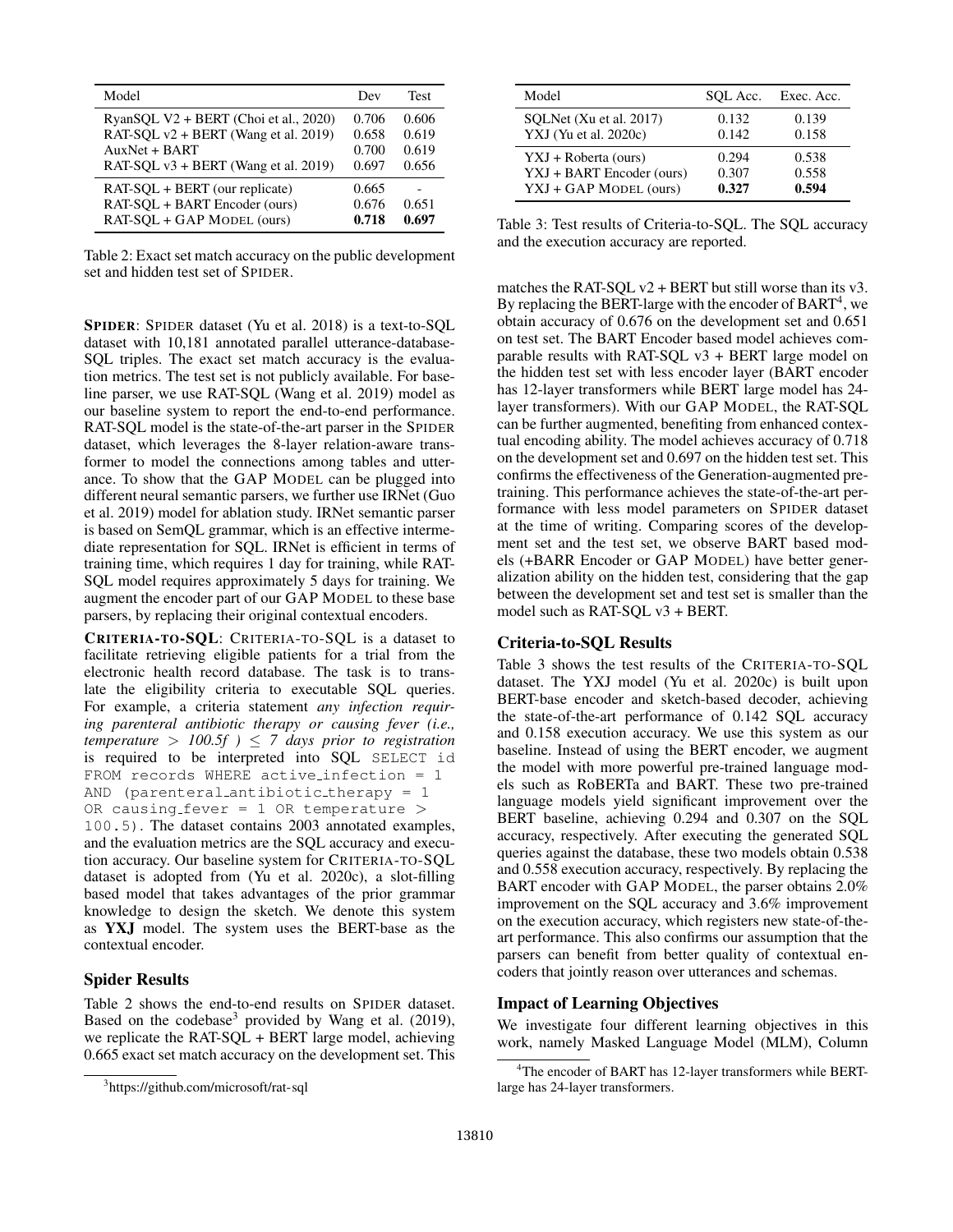| Model                                                                                 | Dev. Acc.                                          |                                                    |
|---------------------------------------------------------------------------------------|----------------------------------------------------|----------------------------------------------------|
| $IRNet + BERT (Ours)$<br><b>IRNet + TaBERT</b><br>IRNet + RoBERTa (Ours)              | 0.620<br>0.652<br>0.658                            |                                                    |
| <b>Learning Objectives</b>                                                            | w/o GenSOL                                         | w/ GenSOL                                          |
| haseline                                                                              | 0.680                                              | 0.699                                              |
| MLM<br><b>C</b> Pred<br>CRec<br>$MLM + CPred$<br>$MLM + CRec$<br>$MLM + CPred + CRec$ | 0.697<br>0.699<br>0.705<br>0.704<br>0.711<br>0.715 | 0.717<br>0.710<br>0.719<br>0.716<br>0.728<br>0.723 |

Table 4: Ablation study on different learning objectives.

Prediction (CPred), Column Recovery (CRec) and SQL Generation (GenSQL). We conduct the ablation study on SPIDER development set to compare the first three learning objectives under two different conditions: One is with GenSQL learning objective and the other one is without. We use the IRNet based model in the ablation study because it is more efficient in training than RAT-SQL based model, and it can achieve comparable performance. We also want to show that our GAP MODEL is plugin-able and can augment different semantic parsers. Table 4 shows the ablation results.

The first section of the Table 4 shows the results of three baseline systems that are based on IRNet model: IRNet + BERT, IRNet + TaBERT and IRNet + RoBERTa. These results confirm that improving the encoder quality of the semantic parser is a promising direction to pursue.

In the second section of the Table 4, we present detailed ablation study results. Without the GenSQL learning objective, compared with baseline (IRNet + BART Encoder), the three learning objectives (MLM, CPred, CRec) can improve the performance of the parser, with a 1.7%, 1.9% and 2.5% increase, respectively. This indicates that these learning objectives improve the encoding quality of the transformer encoder. Based on the standard unsupervised learning objective MLM, we observe that the CPred and CRec learning objectives are helpful, which lead the model to the accuracy of 0.704 and 0.711, respectively. When we further combine the three learning objectives, the semantic parser's effectiveness is furthered boosted, achieving accuracy of 0.715, a 3.5% increase over its baseline.

With the GenSQL learning objective, the comparison of these three learning objectives is based on a higher baseline with accuracy of 0.699. This indicates that the Gen-SQL learning objective is valuable. Under this experimental condition, we observe that the MLM learning objective brings consistent improvement over the baseline with 1.8% increase on the accuracy. For the CPred and CRec, the accuracy is boosted by 1.1% and 2.0%, respectively. When we combine the MLM with the CPred, we only observe comparable results with the MLM, without further significant improvement. However, the CRec learning objective brings the MLM a step forward, achieving the 0.728 on the accuracy. The combination of the three learning objectives under

| Learning Objective      | Dev. Acc.       |
|-------------------------|-----------------|
| baseline                | 0.680           |
| <b>MLM</b>              | 0.697           |
| MLM w/o utterance       | $0.678(-1.7%)$  |
| MLM w/o schema          | $0.679(-1.6%)$  |
| MLM (surrounding text)  | $0.679(-1.6%)$  |
| <b>CRev</b>             | 0.705           |
| CRev w/o utterance      | $0.688(-1.7%)$  |
| CRev (surrounding text) | $0.697(-0.8\%)$ |

Table 5: The ablation study on different inputs for the pretraining based on the IRNet based model.

w/ GenSQL condition improve 2.4% on accuracy over the baseline. These results show that GenSQLand CRecare two salient learning objectives, leading the model to obtain accuracy more than 0.720, registering a new state-of-the-art performance on public development set on SPIDER.

#### Analysis of Pre-Training Inputs

Whether to use utterance in pre-training: To prove that the utterance is beneficial in the pre-training, we conduct an ablation study by comparing the pre-trained models which are trained with and without utterance. Our experiments are based on the MLM and CRec learning objectives because the other two (CPred and GenSQL) require the utterance as the input based on their task definitions. Similarly, we use IRNet as our base parser.

The experimental results on SPIDER development set are shown in Table 5. As we can see, if the GAP MODEL is trained with MLM learning objective without utterances as part of the input, the semantic parser performance drops to 0.678 from 0.697, which is lower than the baseline (0.680) by 0.2%. For the CRec learning objective, the accuracy drops from 0.705 to 0.688, a 1.7% decrease, if the GAP is trained without utterance. Even though, CRec learning objective trained without utterances is still helpful, which improves the baseline model by 0.8%. This aligns with our analysis of the CRec learning objective: model can leverage two information sources to recover the column name. If there are no utterances, the model can only use the signals the cell values provide to recover the column name. Furthermore, when the model can access more contextual information, which is provided by the utterance, the model can learn better encoding ability by learning to align the cell values and the column names in the utterances.

Whether to use schema in pre-training: Another input choice is to only keep the utterances in the pre-training. This experimental setting is to justify that the model's improvement is not solely from better utterance representation. This input strategy is only applicable to the MLM learning objective as the schema is a necessary component for other learning objectives. As shown in the MLM w/o schema entry in Table 5, the model performance drops to 0.679, indicating that learning joint utterance and schema representation is necessary for this task.

Whether to use the generated text or the surrounding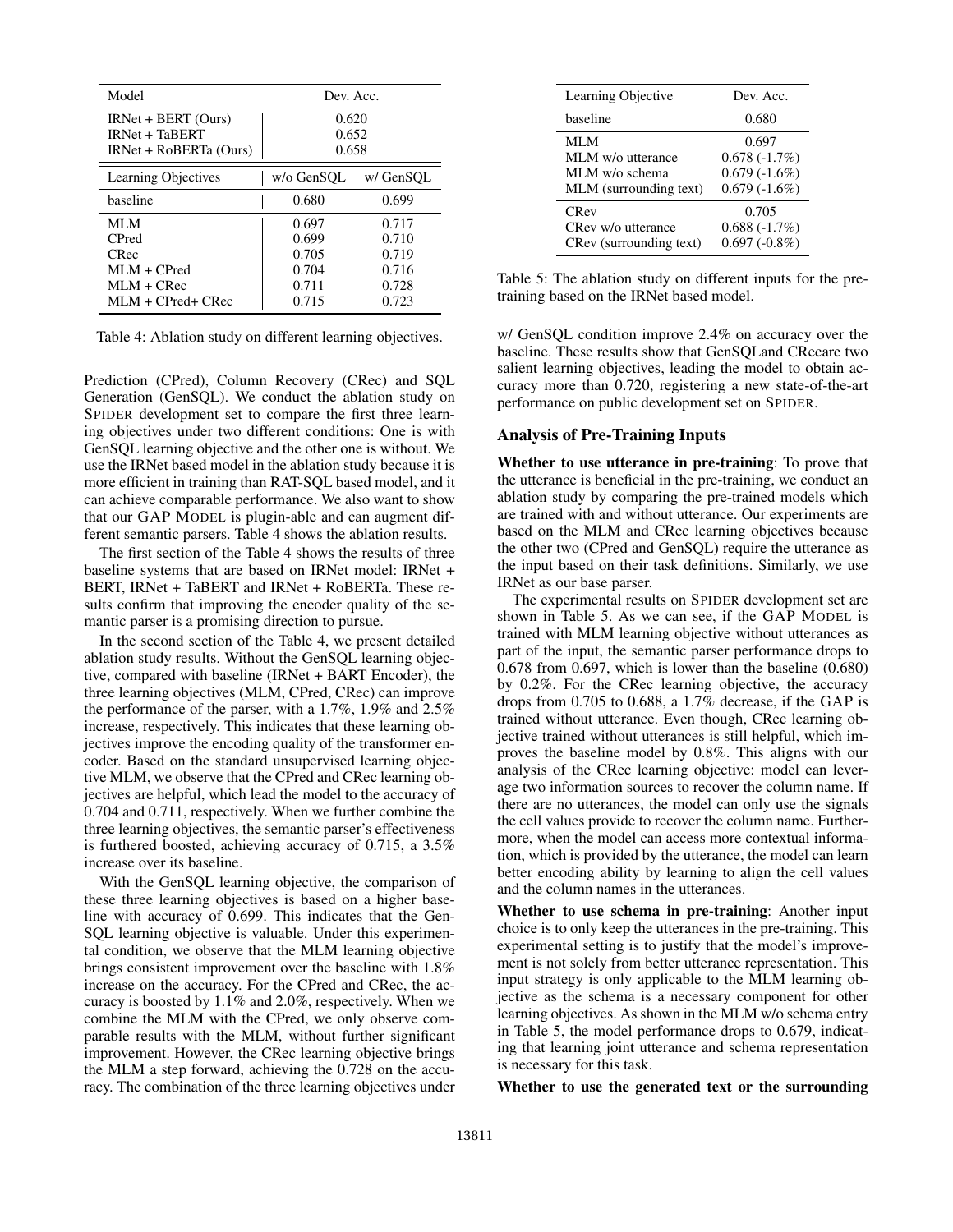| Model                                                                                               | Match Acc.              |
|-----------------------------------------------------------------------------------------------------|-------------------------|
| <b>BART</b> Encoder                                                                                 | 23.17                   |
| <b>GAP MODEL (MLM) Encoder</b><br>GAP MODEL (MLM + CRec) Encoder<br>GAP MODEL (MLM + CPred) Encoder | 32.72<br>36.78<br>44.51 |

Table 6: Results of Value-Column Matching Probing Task.

text of the table: The value of the generated text is already justified by the learning objectives such as CPred or Gen-SQL, because the definitions of these learning objectives require the generated utterances that cannot be obtained from the surrounding text of the table (denoted as surrounding text). Here, we further rationalize our generation-augmented framework on MLM and CRec learning objectives by replacing the generated text with the surrounding text.

The results are presented in the entries of MLM (surrounding text) and CRec (surrounding text) of Table 5. Overall, we can observe that the generation technique is superior to using the surrounding text as a proxy in the MLM and CRec learning objectives, considering the models drop 1.6% and 0.8% on accuracy, respectively. We also find that the CReclearning objective is more robust for pre-training, given that the fine-tuned model performance gets less influence compared with the one with MLM learning objective.

#### Analysis of Pre-trained Model

As the GAP MODEL provides gains on the text-to-SQL benchmarks, understanding what they learn is important. Following previous work (Liu et al. 2019a; Hewitt and Liang 2019; Hewitt and Manning 2019), we design a probing task, Column-Value Matching (CVM), to examine the extent to which the model can align the cell values in the utterances and the columns, i.e., the probes need to predict which column the cell value belongs to.

Specifically, given the column spans and cell value spans (part of utterances), we can obtain their representations with contextual encoders such as BART or GAP MODEL Encoder, and an average pooling layer. We further compress the representations into another space with linear transformation, denoted as  $\{c_j\}$  and  $v_i$ , respectively. The probability of selecting column  $c_j$  given cell value  $v_i$  is determined by  $p(c_i | v_i) \propto exp(v_i c_j)$ . During training, parameters of language model encoders are fixed. Here, we conduct the probing task training on the SPIDER dataset. Note that the unavailability of span annotations of cell values in SPIDER dataset leads to further data pre-processing, which relies on the Levenshtein Distance. The evaluation metric is instance-level accuracy, i.e., the prediction is correct if every cell value used in the utterance is matched with the correct column.

The results are shown in Table 6. We report the accuracy of the BART Encoder model as our probing baseline, which achieves accuracy of 23.17%. With GAP MODEL (MLM) Encoder, the accuracy raises to 32.72%, indicating that the model learns to align the cell values and column names implicitly. By providing stronger supervisions, the MLM+CRec based model and MLM+CPred based models

obtain higher accuracy (36.78% and 44.51%), showing that the models capture more alignment signals, contributing to better semantic parser performance.

#### Related Work

Semantic Parsing: Recently, more interests are concentrated on the SQL-based semantic parsing, and most of the work try to solve the problem with general encoder-decoder architecture. Overall, they enhance the models based on following aspects: (1) Improving the decoding mechanism (Yin and Neubig 2017; Dong and Lapata 2018; Rubin and Berant 2020); (2) Improving the decoding target (Guo et al. 2019); (3) Improving the model encoding ability (Wang et al. 2019; Bogin, Gardner, and Berant 2019a; Yin et al. 2020; Scholak et al. 2020; Ma et al. 2020; Deng et al. 2020; Yu et al. 2020b); (4) Reranking over the generated candidates to improve parses quality (Kelkar et al. 2020; Yin and Neubig 2019). GAP advances the line of (3) by leveraging generation models and three novel learning objectives to enhance the utterance-schema representations.

Question Generation and Table-to-Text Generation: The question generation task is to generate grammatically and semantically correct questions. The generated questions are usually used for enhancing the question answering models (Duan et al. 2017; Guo et al. 2018; Yu et al. 2020a; Zhong et al. 2020). The table-to-text generation task is to generate declarative sentences that describe the information provided by the table (Liu et al. 2017; Gong et al. 2019; Parikh et al. 2020; Radev et al. 2020). Our Table-to-Text model is a combination of these two directions, focusing on generating questions from table, i.e., composing questions based on the sampled columns and cell values, without providing the detailed information about "what to ask".

Pre-training Models: Recent pre-training techniques exploit external knowledge (e.g. entity-level information, commonsense knowledge, knowledge graph) into large-scale pretrained language models (Xiong et al. 2019; Wang et al. 2020; Peters et al. 2019; Rosset et al. 2020). More recently, Yin et al. (2020), Herzig et al. (2020), leverage the semistructured table data to enhance the representation ability of language models. Concurrently, Yu et al. (2020b) and Deng et al. (2020) leveraged synchronous context-free grammar to generate synthetic data and utilized existing high-quality data-to-text dataset for pre-training, respectively. Different from these work, we explore the direction of utilizing the generators to enhance the joint utterances and structured schema encoding ability of the pre-trained models.

#### Conclusion

In this work, we spot three pain points in the Text-to-SQL semantic parsing task, and propose a generation-augmented pre-training framework to alleviate them, with four different learning objectives. Experimental results on SPIDER dataset and CRITERIA-TO-SQL dataset show the effectiveness of this framework, which achieves state-of-the-art performance on both datasets.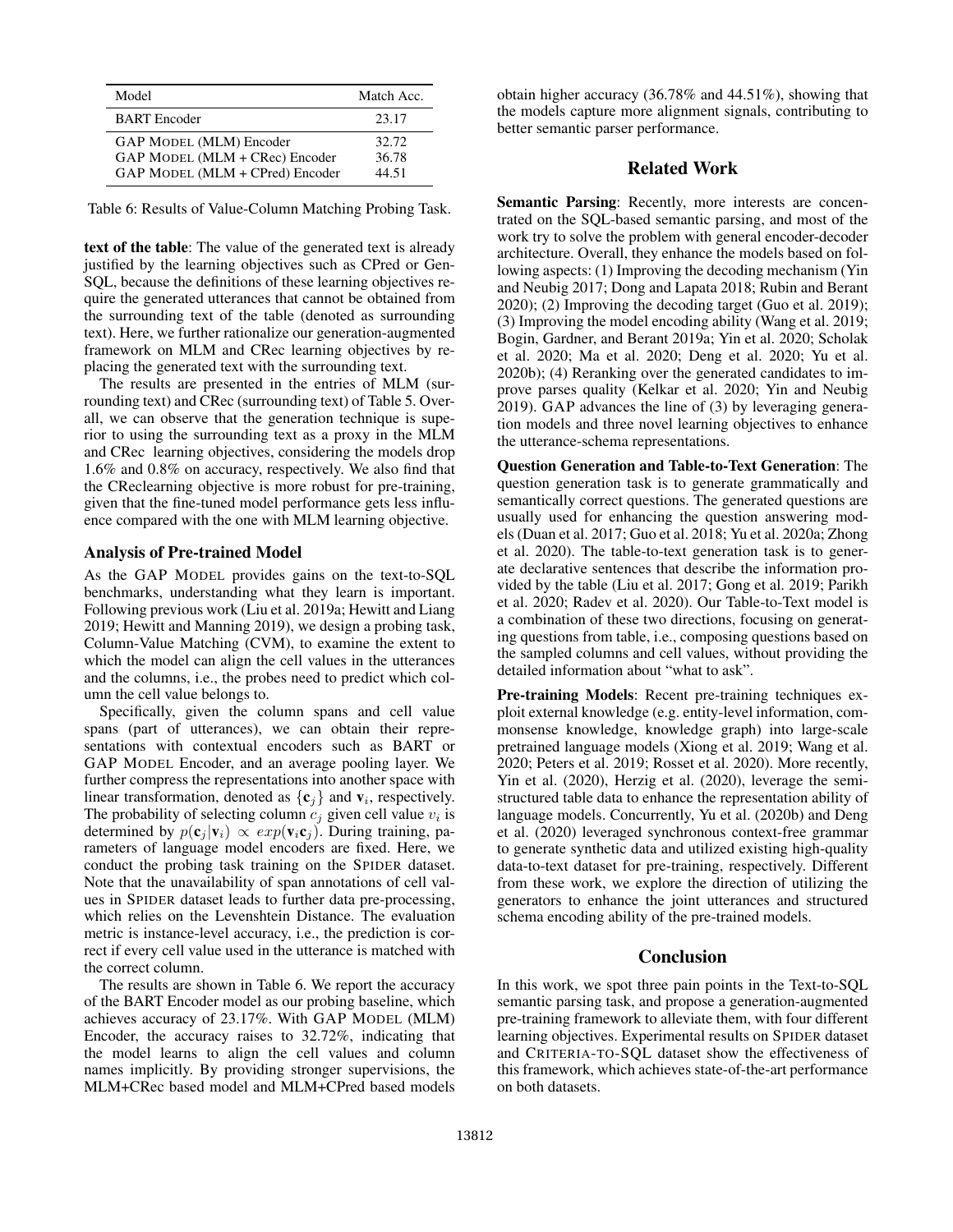## References

Bogin, B.; Gardner, M.; and Berant, J. 2019a. Global Reasoning over Database Structures for Text-to-SQL Parsing. *arXiv preprint arXiv:1908.11214* .

Bogin, B.; Gardner, M.; and Berant, J. 2019b. Representing schema structure with graph neural networks for text-to-sql parsing. *arXiv preprint arXiv:1905.06241* .

Deng, X.; Awadallah, A. H.; Meek, C.; Polozov, O.; Sun, H.; and Richardson, M. 2020. Structure-Grounded Pretraining for Text-to-SQL. *arXiv preprint arXiv:2010.12773* .

Devlin, J.; Chang, M.-W.; Lee, K.; and Toutanova, K. 2018. Bert: Pre-training of deep bidirectional transformers for language understanding. *arXiv preprint arXiv:1810.04805* .

Dong, L.; and Lapata, M. 2018. Coarse-to-fine decoding for neural semantic parsing. *arXiv preprint arXiv:1805.04793* .

Dong, L.; Yang, N.; Wang, W.; Wei, F.; Liu, X.; Wang, Y.; Gao, J.; Zhou, M.; and Hon, H.-W. 2019. Unified language model pre-training for natural language understanding and generation. In *Advances in Neural Information Processing Systems*, 13063–13075.

Duan, N.; Tang, D.; Chen, P.; and Zhou, M. 2017. Question generation for question answering. In *Proceedings of the 2017 Conference on Empirical Methods in Natural Language Processing*, 866–874.

Gong, H.; Feng, X.; Qin, B.; and Liu, T. 2019. Tableto-text generation with effective hierarchical encoder on three dimensions (row, column and time). *arXiv preprint arXiv:1909.02304* .

Guo, D.; Sun, Y.; Tang, D.; Duan, N.; Yin, J.; Chi, H.; Cao, J.; Chen, P.; and Zhou, M. 2018. Question generation from sql queries improves neural semantic parsing. *arXiv preprint arXiv:1808.06304* .

Guo, J.; Zhan, Z.; Gao, Y.; Xiao, Y.; Lou, J.-G.; Liu, T.; and Zhang, D. 2019. Towards complex text-to-sql in crossdomain database with intermediate representation. *arXiv preprint arXiv:1905.08205* .

Herzig, J.; Nowak, P. K.; Müller, T.; Piccinno, F.; and Eisenschlos, J. M. 2020. TAPAS: Weakly Supervised Table Parsing via Pre-training. *arXiv preprint arXiv:2004.02349* .

Hewitt, J.; and Liang, P. 2019. Designing and interpreting probes with control tasks. *arXiv preprint arXiv:1909.03368* .

Hewitt, J.; and Manning, C. D. 2019. A structural probe for finding syntax in word representations. In *Proceedings of the 2019 Conference of the North American Chapter of the Association for Computational Linguistics: Human Language Technologies*, 4129–4138.

Kelkar, A.; Relan, R.; Bhardwaj, V.; Vaichal, S.; and Relan, P. 2020. Bertrand-DR: Improving Text-to-SQL using a Discriminative Re-ranker. *arXiv preprint arXiv:2002.00557* .

Lewis, M.; Liu, Y.; Goyal, N.; Ghazvininejad, M.; Mohamed, A.; Levy, O.; Stoyanov, V.; and Zettlemoyer, L. 2019. Bart: Denoising sequence-to-sequence pre-training for natural language generation, translation, and comprehension. *arXiv preprint arXiv:1910.13461* .

Li, Y.; Yang, H.; and Jagadish, H. 2006. Constructing a generic natural language interface for an XML database. In *EDBT*. Springer.

Liu, N. F.; Gardner, M.; Belinkov, Y.; Peters, M. E.; and Smith, N. A. 2019a. Linguistic knowledge and transferability of contextual representations. *arXiv preprint arXiv:1903.08855* .

Liu, T.; Wang, K.; Sha, L.; Chang, B.; and Sui, Z. 2017. Table-to-text generation by structure-aware seq2seq learning. *arXiv preprint arXiv:1711.09724* .

Liu, Y.; Ott, M.; Goyal, N.; Du, J.; Joshi, M.; Chen, D.; Levy, O.; Lewis, M.; Zettlemoyer, L.; and Stoyanov, V. 2019b. Roberta: A robustly optimized bert pretraining approach. *arXiv preprint arXiv:1907.11692* .

Ma, J.; Yan, Z.; Pang, S.; Zhang, Y.; and Shen, J. 2020. Mention Extraction and Linking for SQL Query Generation. In *Proceedings of the 2020 Conference on Empirical Methods in Natural Language Processing (EMNLP)*, 6936–6942.

Parikh, A. P.; Wang, X.; Gehrmann, S.; Faruqui, M.; Dhingra, B.; Yang, D.; and Das, D. 2020. ToTTo: A Controlled Table-To-Text Generation Dataset. *arXiv preprint arXiv:2004.14373* .

Peters, M. E.; Neumann, M.; Logan IV, R. L.; Schwartz, R.; Joshi, V.; Singh, S.; and Smith, N. A. 2019. Knowledge enhanced contextual word representations. *arXiv preprint arXiv:1909.04164* .

Popescu, A.-M.; Armanasu, A.; Etzioni, O.; Ko, D.; and Yates, A. 2004. Modern natural language interfaces to databases: Composing statistical parsing with semantic tractability. In *Proceedings of the 20th international conference on Computational Linguistics*.

Popescu, A.-M.; Etzioni, O.; and Kautz, H. 2003. Towards a theory of natural language interfaces to databases. In *Proceedings of the 8th international conference on Intelligent user interfaces*. ACM.

Radev, D.; Zhang, R.; Rau, A.; Sivaprasad, A.; Hsieh, C.; Rajani, N. F.; Tang, X.; Vyas, A.; Verma, N.; Krishna, P.; et al. 2020. DART: Open-Domain Structured Data Record to Text Generation. *arXiv preprint arXiv:2007.02871* .

Raffel, C.; Shazeer, N.; Roberts, A.; Lee, K.; Narang, S.; Matena, M.; Zhou, Y.; Li, W.; and Liu, P. J. 2019. Exploring the limits of transfer learning with a unified text-to-text transformer. *arXiv preprint arXiv:1910.10683* .

Rosset, C.; Xiong, C.; Phan, M.; Song, X.; Bennett, P.; and Tiwary, S. 2020. Knowledge-Aware Language Model Pretraining. *arXiv preprint arXiv:2007.00655* .

Rubin, O.; and Berant, J. 2020. SmBoP: Semiautoregressive Bottom-up Semantic Parsing. *arXiv preprint arXiv:2010.12412* .

Scholak, T.; Li, R.; Bahdanau, D.; de Vries, H.; and Pal, C. 2020. DuoRAT: Towards Simpler Text-to-SQL Models. *arXiv preprint arXiv:2010.11119* .